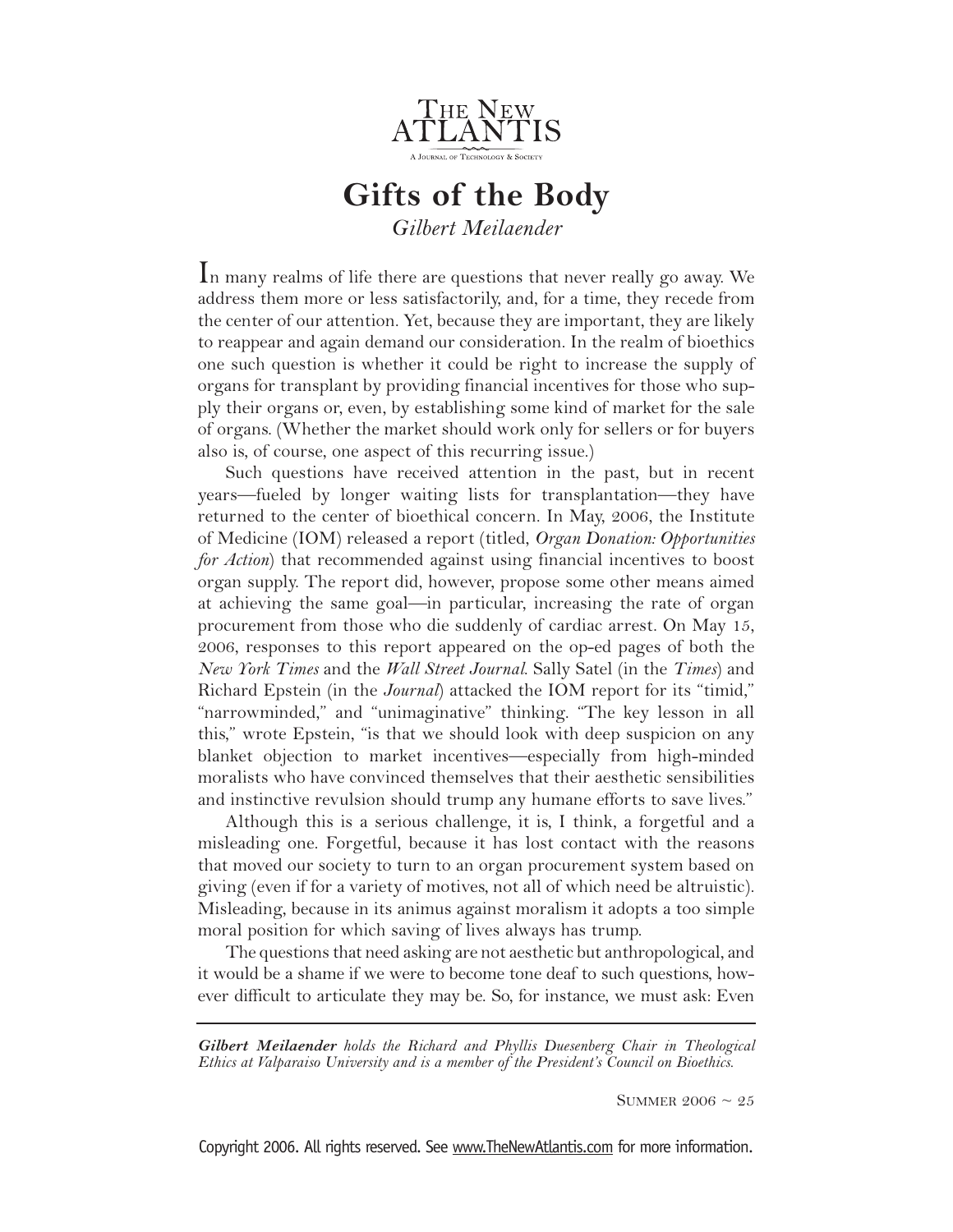if we simply assume that there is a shortage of organs for transplant and that it is imperative that we overcome this shortage, how would we decide whether a market in organs was an acceptable way to meet that imperative? How decide without first asking ourselves what organs and bodies are? Or, how decide without asking ourselves who the person is who, with a kind of sovereign freedom, disposes—whether by gift or by sale—of bodily organs? After all, not everything is for sale, and we cannot decide whether a thing is a commodity that could properly be marketed without thinking about the kind of thing it is.

We are reluctant to think through such concerns, however, for we sense that they may raise disquieting questions about organ transplantation generally. So we are tempted to let them slide, and we prefer to begin in the midst of things, with particular questions that seem (even if deceptively so) more manageable. To his credit, Epstein sees this. In an earlier essay, he noted arguments Leon Kass had offered against the sale of human organs, arguments based in large part on the dignity of the embodied person, and then he put his finger on the point we prefer to avoid: "Taken at one level, Kass's arguments are so strong that they would preclude gifts as well as sales."

We have trained ourselves to think that organs are the sort of thing that can be *given* in the good cause of saving lives. But it now turns out that there are still more lives to be saved. Why then, exactly, are organs not the sort of thing that can also be sold in this same good cause? If we've learned to think of the organ as a separable part that can be offered to another, if we no longer see this offer as a kind of problematic self-mutilation, then it is hard to know why sale of these separable parts should be forbidden. The organs procured will save more lives and mitigate the shortage that operates as a given in the argument. What more need be said?

Perhaps, however, we should ask ourselves some very basic questions: In what sense is there a shortage of organs for transplant which *must* be overcome? On what basis, if any, should we suppose that the organs of one's body ought to be available for transplant into the body of another? Without making at least some progress in addressing these questions, I do not know how to think about whether proposals for increasing the number of organs for transplant—in particular, proposals for some sort of market in organs—make moral sense.

### **Death as a Problem to Be Solved**

If a man is dying of kidney failure, and if his life might be prolonged by a transplanted kidney but none is available for him, those connected to him

 $26 \sim$  The New Atlantis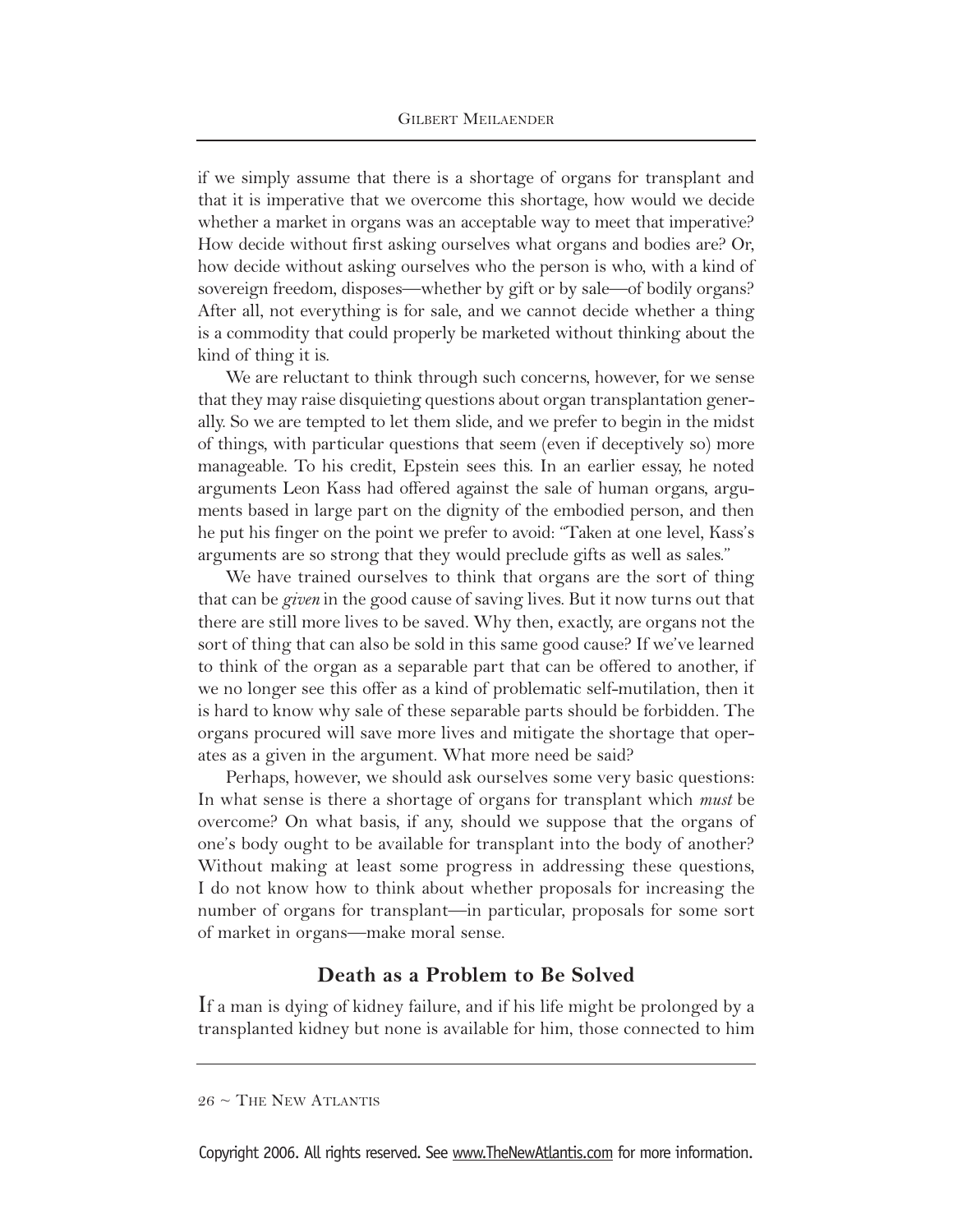by special bonds of love or loyalty may quite naturally and appropriately feel grief, frustration, even outrage. We are heirs of a tradition of thought that teaches us to honor each person's life as unique and irreplaceable (even though we may not be able really to make sense of this inherited belief apart from reference to the God-relation, which is uniquely individuating for each of us). Although the sympathy any of us feels is inevitably proportioned to the closeness of our bond with one who dies, we are right to honor the grief, frustration, and outrage of those who experience a loved one's death as uniquely powerful.

These quite natural feelings fuel the belief, widely shared in our society, that it is imperative to make more organs available for transplant; however, the same feelings of urgency and desperation also make it difficult to think critically about assumptions driving the transplant system in general. To take a very different example, we may also be experiencing a "shortage" of gasoline in this country. Relative to the demand, the supply is scarcer than we would like. In the face of such a shortage, we could permit drilling in heretofore protected lands or we could ease the general demand for oil by developing alternative energy sources such as nuclear power. We could also learn to moderate our desires and demands for gasoline, altering the pattern of our lives. So there are ways to deal with the gasoline shortage that might work but would—at least in the eyes of some—exact too high a moral price. And there are ways to deal with the shortage that would teach us to modify our desires in such a way that we no longer think in terms of a shortage, but they would entail accepting certain limits on how we live. Upon reflection, we may well decide that neither of these answers to the gasoline shortage is a wise direction to take, but it would be a frivolous person who continued to speak of a "shortage" without considering carefully both sorts of alternatives: exploring new sources of energy, or moderating our demands and expectations. Most of the time, though, when the subject is organ transplantation, we attend only to the search for new ways to procure organs. We look, as the subtitle of the IOM report puts it, for "opportunities for action."

If, however, we were to moderate the demands we make on medicine, we might be less pressured to think in terms of an organ shortage. Alongside our natural desperation at the impending death of one who cannot be replaced, alongside our natural tendency to see death as an evil to be combated, we must set another angle of vision about what it means to be human. Each of us is unique and irreplaceable; that is true. But each of us also shares in the limits of our finite condition; we are mortals. "The receiving of an organ does not," as William F. May once put it, "rescue the

SUMMER  $2006 \sim 27$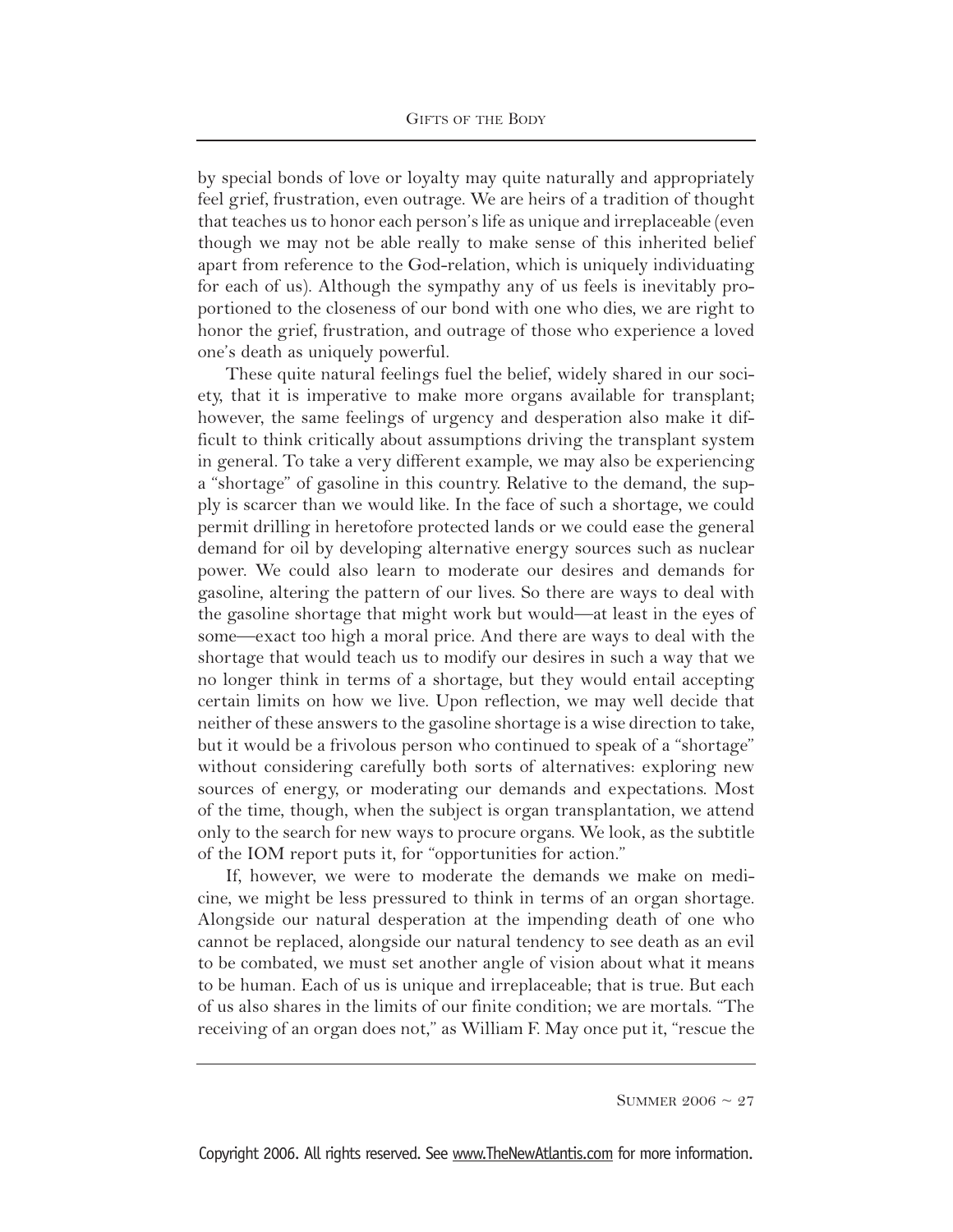living from the need to die. It only defers the day when they will have to do their own dying." Tolstoy's Ivan Ilyich knew well the relentless logic of the syllogism: if all men are mortal, and if Caius is a man, then Caius is mortal. But that logic seemed both absurd and unjust when he tried to slot his own name, Ivan, into the syllogism in place of Caius. Yet, there is truth in each angle of vision.

We should not deny the existential anguish; we should also not deny the homely truth that each of our names can and will find its place in the syllogism. To refuse to acknowledge that second truth would turn medicine into nothing more than a crusade against death, plagued constantly by a "shortage" of cures for one or another deadly ailment. In other areas of medicine we are ready to brand that approach as inadequate, and recognition of our mortality ought to elicit similar caution when speaking about a shortage of organs for transplant. As Hans Jonas argued in one of the seminal articles of the bioethics movement in this country, progress in curing disease is not an unconditional or sacred commitment. The survival of society is not threatened when we do not conquer disease, however sad this may be for those who suffer.

From one angle, as long as one irreplaceable person dies whose life might have been prolonged through transplantation, there will always be an organ shortage. From another angle, that is just the truth of the human condition. If we turn organ procurement into a crusade, we make of death simply a problem to be solved rather than an event to be endured as best we can, with whatever resources of mind and spirit are available to us. To be sure, when a particular person—Ivan—faces death, we confront a problem that calls for our attention and our attempts to cure. But not only that. We also face the human condition that calls for wisdom and care. Sometimes, at least, we will undermine the needed wisdom and care if we think of this person's death as only or primarily a problem which it is imperative that we solve.

### **Recovering the Meaning of the Body**

Freed of the sense that we are under some imperative to secure more organs, we may be able to think again of the price we would pay—perhaps, to be sure, a justified price—to increase the supply of organs for transplant. It may be that the limited supply of organs is due to thoughtlessness, selfishness, fear, or simply limited altruism. But it may also be based on weighty—if difficult to articulate—beliefs about the meaning of human bodily life. If our problem is thoughtlessness, selfishness, fear, or limited altruism, financial incentives might "solve" the problem. But if there are

 $28 \sim$  The New Atlantis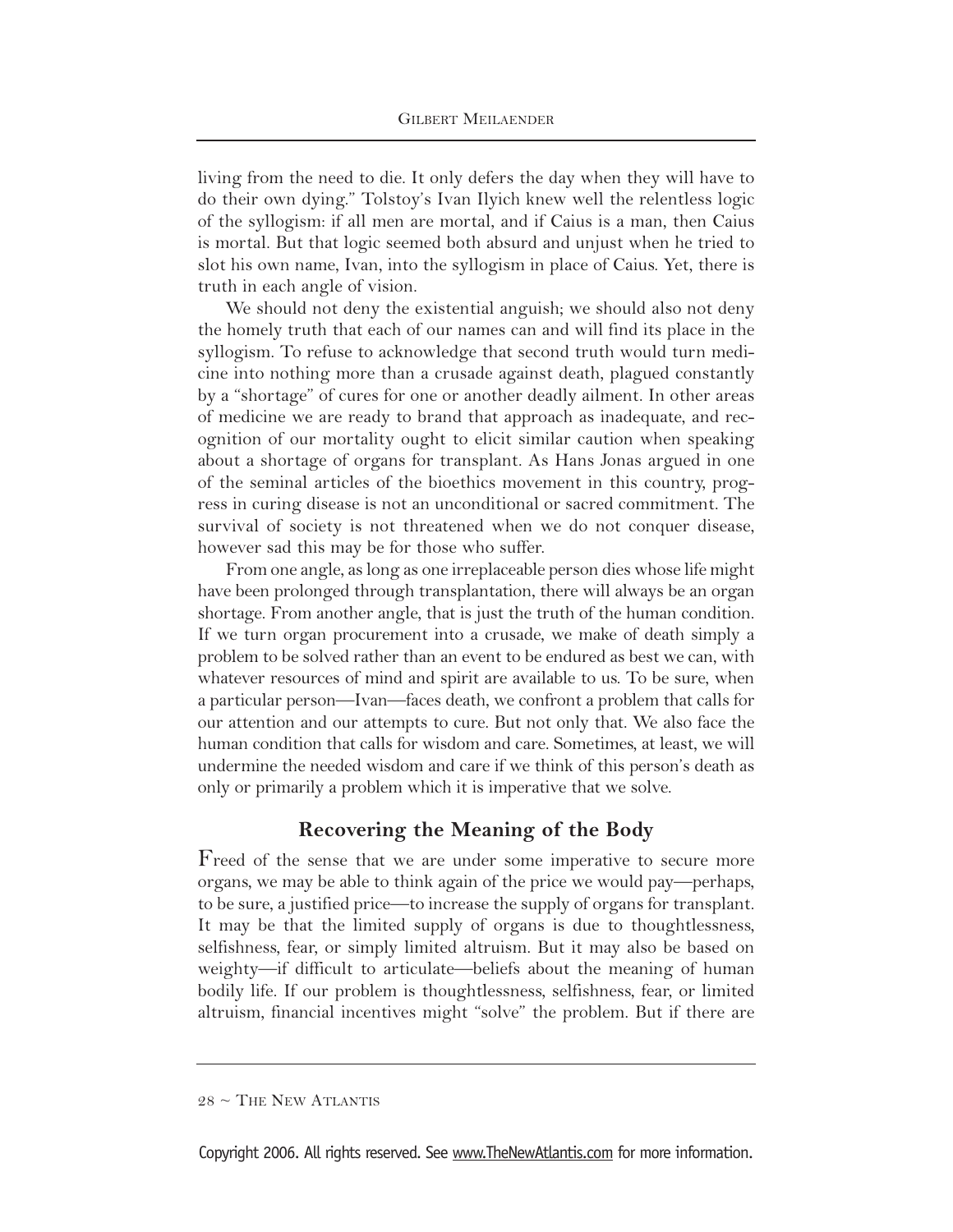deeper reasons at work, reasons that have to do with what we may even call the sacredness of human life in the body, we pay a considerable price if we seize upon certain means to increase the supply of organs for transplant.

Perhaps, then, we should start with the disquieting possibility we might prefer to pass by. Forget the issue that arises farther along the way, whether some kind of market in bodily organs could be morally acceptable. Start farther back with the now widely shared presumption that it is morally acceptable—indeed, praiseworthy—freely to give an organ when this donation may be lifesaving. In the 1930 encyclical letter, *Casti Connubii*, Pope Pius XI wrote: "Private individuals. . . are not free to destroy or mutilate their members, or in any other way render themselves unfit for their natural functions, except when no other provision can be made for the good of the whole body." How does one get from that to Pope John Paul II's words sixty-five years later in *Evangelium Vitae*?: "There is an everyday heroism, made up of gestures of sharing, big or small, which build up an authentic culture of life. A particularly praiseworthy example of such gestures is the donation of organs, performed in an ethically acceptable manner, with a view to offering a chance of health and even of life itself to the sick who sometimes have no other hope."

John Paul's words notwithstanding, we would not ordinarily want a physician whose "treatment" harmed us in order to bring benefit to someone else. And ordinarily a surgeon would not think of operating on a person in order to help someone other than that person himself. For we know a person only in his or her embodied presence. In and through that body the person is a living whole. For certain purposes we may try to "reduce" the embodied person simply to a collection of parts, thinking of the person (from below) simply as the sum total of these parts. But we do not know, interact with, or love others understood in that way; on the contrary, we know them (from above) as a unity that is more than just the sum of their parts. The very idea of organ transplantation upsets these standard assumptions in a way that is problematic and that calls for justification.

### **Procuring Organs from Cadavers**

Understandably, therefore, we are inclined to turn first to cadaver donation, to procuring organs for transplant from (newly) dead bodies. After all, it may not seem to raise these troubling questions so acutely. Even here, however, a certain caution is in order.

There is something uncanny about a corpse, for it is *someone's* mortal remains. We would, I think, worry about a medical student or a mortician

SUMMER  $2006 \sim 29$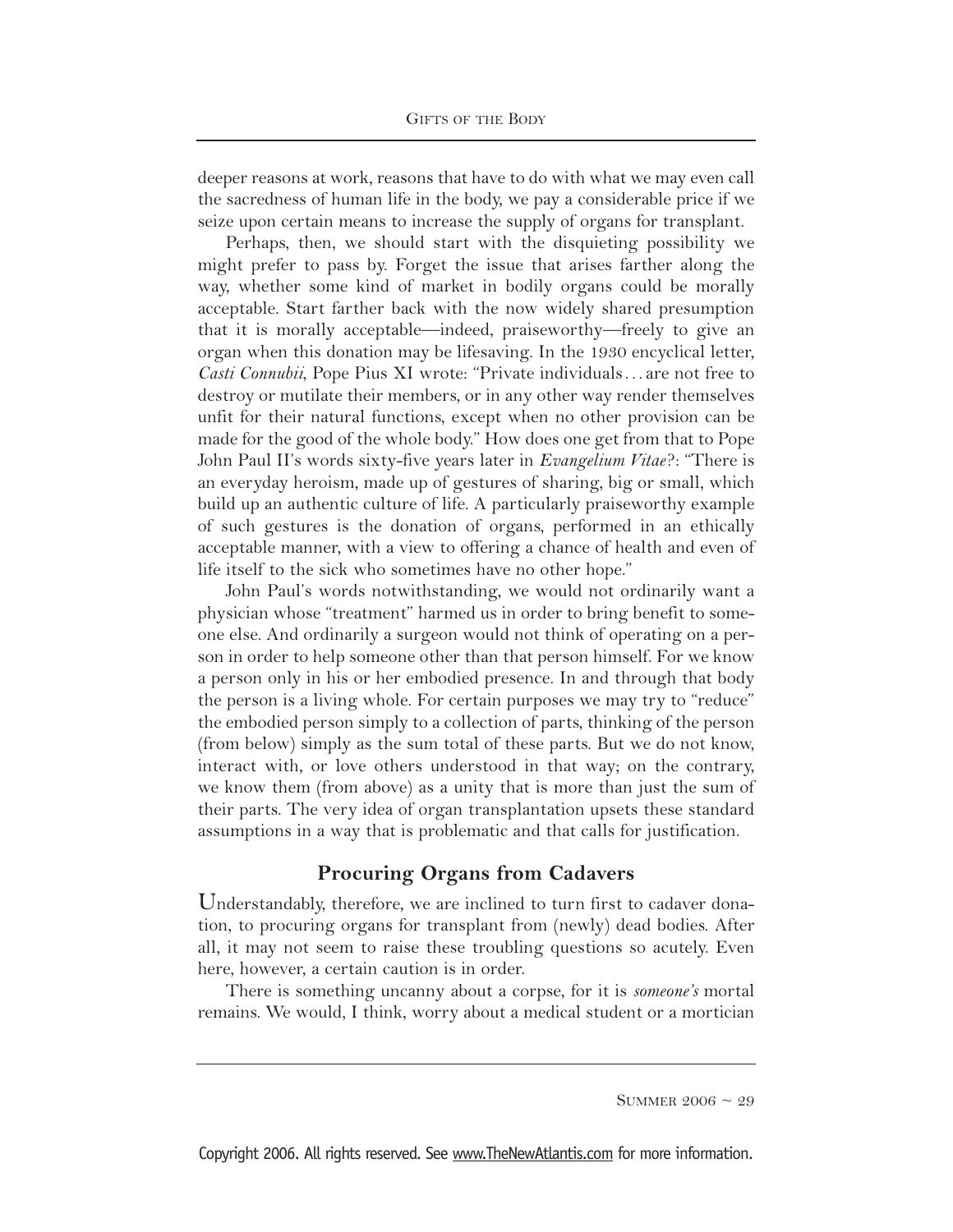who felt no need to stifle within himself a deep reluctance and contrary impulse the first time (or the hundredth time) he was called upon to handle or cut a human corpse. Reverence for the dead body is not (we think) entirely incompatible with using it for a good purpose, but surely there is much that this reverence would not permit. It is one thing—and not, we hope, incompatible with reverence—that medical students should, with fear and trembling, learn needed skills through dissecting a corpse. Would we think it equally unproblematic if corpses were dissected in high school biology classes? We accept that some people, out of a deep desire to serve the wellbeing of those who come after them, may give their corpses for dissection and study by medical students. Would we think it equally unproblematic if they freely donated their bodies for the manufacture of soap?

If we really freed ourselves of reservations and reverence, we could develop the "bioemporia" filled with "neomorts" that Willard Gaylin envisioned more than thirty years ago: repositories of brain dead but breathing, oxygenating, and respiring bodies available for countless uses (medical training, drug testing, experimentation, harvesting of tissues and organs, and manufacturing). That few of us would be willing to turn in such a direction indicates, again, that certain deep human impulses must be overcome before we use the dead human body, even for the best of purposes—and not all uses would be acceptable to us, even were the body freely donated for such use. (Perhaps, however, I should not overstate the reluctance of some. Within the last few years articles have appeared noting the eagerness of some researchers to use brain-dead or, even, "nearly dead" patients for several kinds of research.)

That the corpse from which an organ is taken for transplantation is *someone's* mortal remains (and not just a collection of readily available organs) is also indicated by how hard it is for us not to think that the presence of a transplanted organ (or, at least, of certain organs) somehow brings with it the presence of the person from whom that organ was taken. Just such psychological complexities are at the heart of Richard Selzer's profound and provocative short story, "Whither Thou Goest." When Hannah Owen writes to Mr. Pope seeking permission to listen for an hour to the heart of her deceased husband, which now beats in the body of Mr. Pope, she does so, as she puts it, because of "the predicament into which the 'miracle of modern science' has placed me." She professes no interest at all in Mr. Pope himself other than as one who houses something she used to know well and longs to hear again. Such is the mystery of the body and its parts, however, that a reader may wonder about this when, after finally receiving permission to listen to the heart now beating in Mr. Pope,

Copyright 2006. All rights reserved. See [www.TheNewAtlantis.com](http://www.thenewatlantis.com) for more information.

 $30 \sim$  The New Atlantis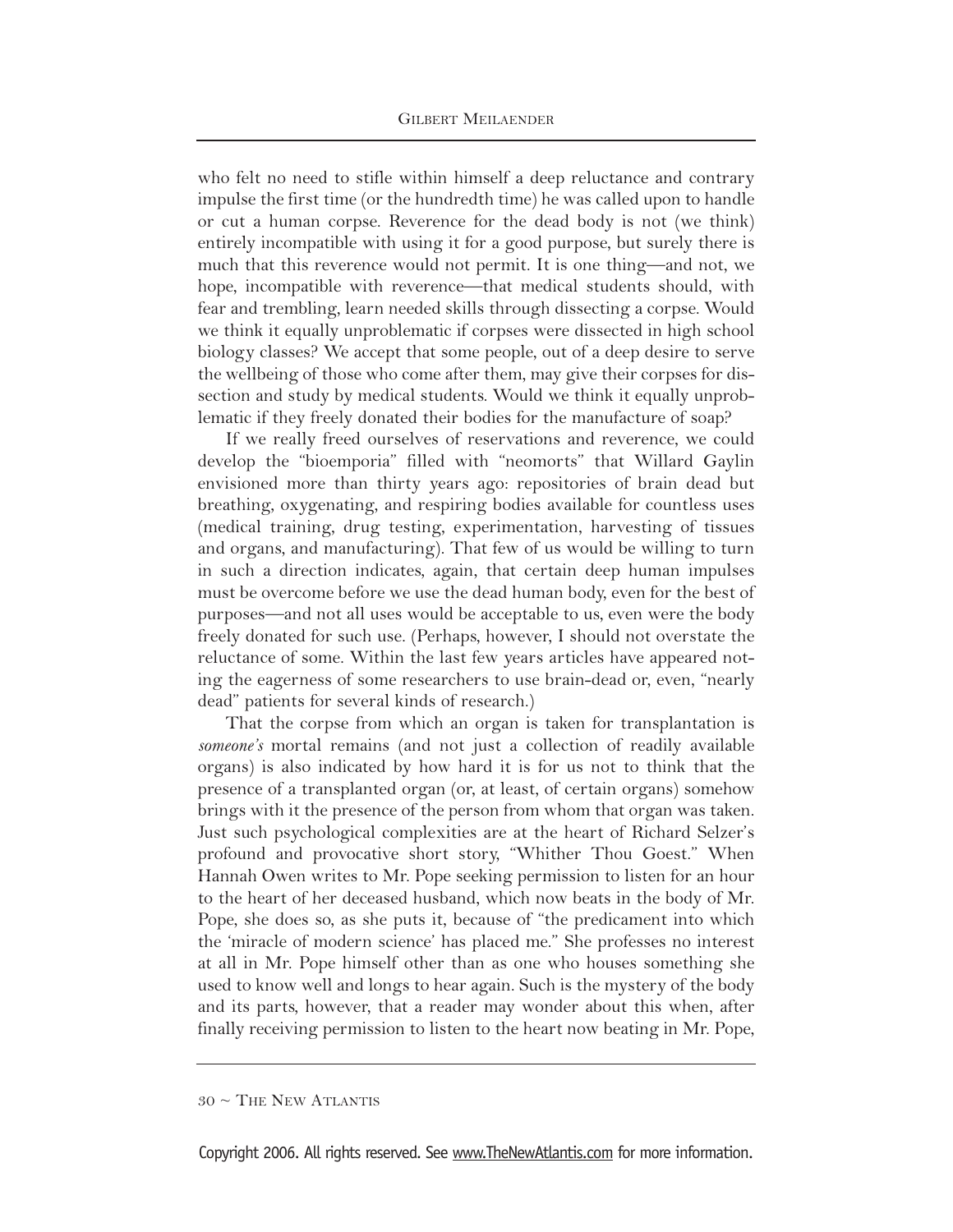Hannah is "nervous as a bride." For her, at any rate, the heart now beating in Mr. Pope's chest continues to carry the presence of her husband.

This is fiction, of course, but it may be profound humanistic wisdom as well. That the organ, the body, and the person for whom that body is the locus of presence are not so easily separated in our psyches is well known. Thus, in *The Courage to Fail: A Social View of Organ Transplants and Dialysis* (first published in 1974), Renée Fox and Judith Swazey noted that "the gift of an organ may be unconsciously perceived by donor and recipient as an exchange through which something of the donor's self or personhood is transmitted along with his organ." Writing more than a decade later, in *Spare Parts: Organ Replacement in American Society*, Fox and Swazey had not found reason to change their mind. Many recipients of transplanted organs, they wrote, have "apprehension about absorbing a donated part of another known or unknown individual into his or her body, person, and life." Doing so evokes deeply buried "animistic feelings" people have about their bodily integrity, and they tend to feel that not just physical but also psychic qualities are transferred from the donor.

Thus, we should not too quickly assume that transplantation of organs even from a dead body is unproblematic. Those mortal remains retain the "look" of a person's life: not just a mechanism whose parts work together well or poorly, but the unity of that individual life. The mortal remains signify the history of that life in all its connections, especially with those to whom the person now dead was closely attached. It is not bad—indeed, it is highly desirable—that they should honor their shared history and mourn their loss by demonstrating reverence for that embodied life, and such reverence is quite a different thing from parceling out the component parts of a corpse for the sake of achieving desirable goals. In order to relieve suffering or save life some may overcome these considerable reasons for reluctance to give organs for transplant after death, but it would be deeply troubling if we experienced no reluctance that needed overcoming—if our thinking and acting were governed solely by the sense of an organ shortage that needed to be solved. "There is," as William F. May once put it, "a tinge of the inhuman in the humanitarianism of those who believe that the perception of social need easily overrides all other considerations."

## **Cadavers (?) in a Liminal State**

Having come this far, we may also need to remind ourselves that the language of procuring "cadaver" organs for transplant is in some respects misleading. This is not the sort of cadaver upon which medical students

SUMMER  $2006 \sim 31$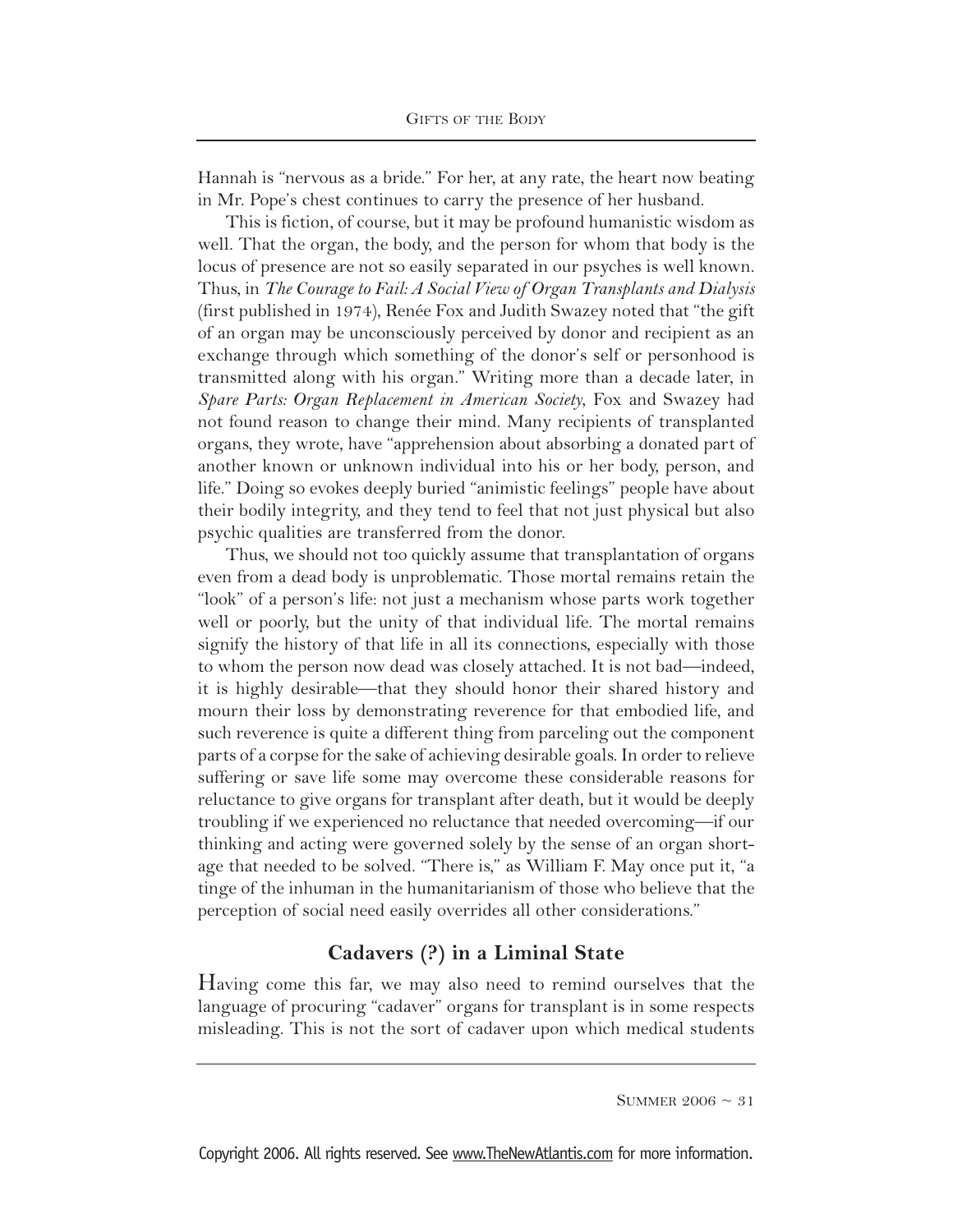hone their skills. Cadaver donation generally means taking organs for transplant from bodies which, though brain dead and sustained entirely by medical technology, do not look dead. (Hearts still beat, blood still circulates, respiration continues.) The very concept of "brain death" that makes this liminal state possible has come under new challenge in recent years, and it is a challenge that will eventually have to be faced, lest our criteria for death seem to be determined chiefly by our desire to procure organs for transplant.

It is striking, for example, that when organs are taken from a braindead but heart-beating corpse, the dead body is first anesthetized, lest its blood pressure rise precipitously. Thus, even the brain-dead body seems to manifest certain integrative functions. My point here is not to argue that we should return exclusively to cardiopulmonary criteria for determining death; on the contrary, there is still much to be said in favor of the concept of "whole brain death." Rather, I simply note that, even if this body with its heart still beating is a corpse, we would not bury it until it had "died all the way" (a formulation which, even if inexact, indicates that it is not foolish to think of such a body as in a kind of liminal state closely related to the condition of still living donors).

What we are in danger of losing here is a humane death. Indeed, death itself becomes a kind of technicality—an obstacle to organ procurement, which obstacle must be surmounted in order to procure the body's parts and accomplish our worthy purposes. This is equally evident in recent attempts, motivated again by a supposed imperative to diminish an organ shortage, to plan the deaths of patients in such a way as to procure organs almost immediately after the cessation of heart and lung activity. A patient on life support is prepared for surgery, taken to the operating room, given drugs that will protect the viability of his organs after death, removed from life support, declared dead two minutes after cardiac arrest—at which time his organs are removed for transplant. Thus, in an age that has worried greatly about having death occur in the dehumanizing context of machines and technology, our desperate sense that it is imperative to procure organs has led to precisely that: the loss of a humane death and acceptance of what Renée Fox has called a "desolate, profanely 'high tech' death."

### **Living Donors**

We have yet to consider the truly living donor—not one in the liminal state of the brain-dead-but-heart-beating cadaver, but one who accepts

Copyright 2006. All rights reserved. See [www.TheNewAtlantis.com](http://www.thenewatlantis.com) for more information.

 $32 \sim$  The New Atlantis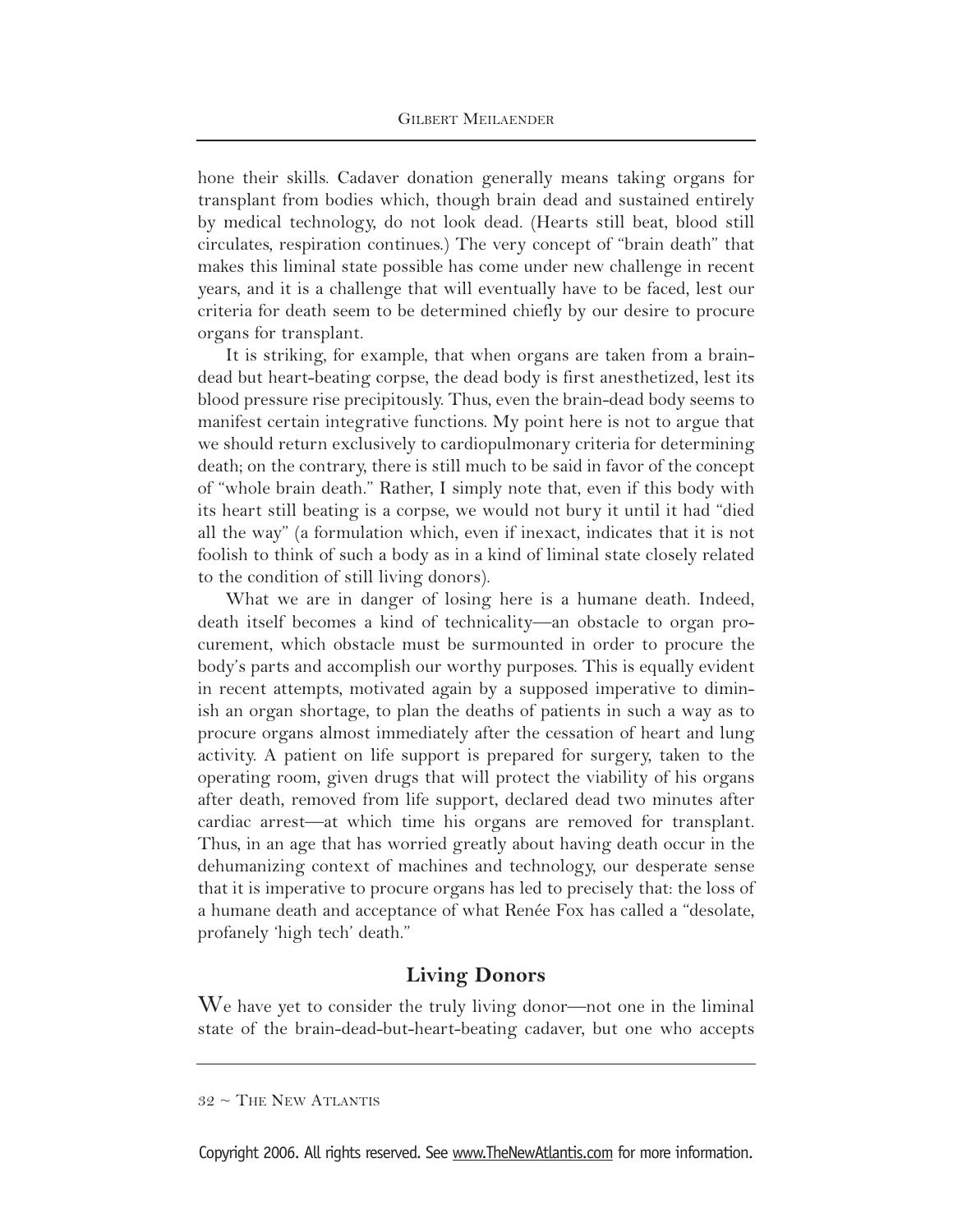injury to his or her body in order to relieve the suffering or preserve the life of another (usually, though not always, another to whom one is closely bound by ties of kinship or affection). Transplantation in these circumstances raises profound questions about the relation of organ(s), body, and person.

We need not question the charitable motives of the donor, even what Pope John Paul II termed the "heroism" of such an act. Nonetheless, it involves intending one's own bodily harm in order to do good for another. It is, as I noted earlier, the sort of thing a surgeon would normally not even consider doing. Indeed, near the dawn of the transplant age, noting the way in which our justifications of transplantation tend to imagine the person as "a spiritual overlord, too far above his physical life," Paul Ramsey suggested that, in the face of that exaltation of freedom to use the body for our purposes, physicians would "remain the only Hebrews," looking upon each person's life as a sacredness in the body. What, then, if anything, makes surgical mutilation acceptable—even good—in the context of transplantation?

One way to address this question would involve trying to overcome the close connection of organ, body, and person. We could train ourselves to think of the organ as entirely separable from the body, and the body as little more than a useful conveyance for the person. Thus, for example, Sally Satel has recently suggested that thinking of the body's parts as not for sale is "outdated thinking." But, partly because it is not easy so to train ourselves to think otherwise, and partly because the very difficulty of doing so suggests that there might be something dehumanizing about the attempt, we have turned in a quite different direction: the idea of donation. To think of the transplanted organ as a gift means that its connection to the donor's body remains and is recognized. Whatever psychological complications this may entail, it protects us against supposing that our bodies are simply collections of parts that could be "alienated" from ourselves in the way a thing or a commodity can be.

One who agrees to donate an organ gives himself or herself—not a thing that is owned, but one's very person. A gift—even a gift of something other than one's body—carries with it the self 's presence in a way that a sale and purchase, for example, do not. This accounts, in fact, for the very strange mixture of freedom and obligation that is part of the experience of receiving a gift. One who gives has no obligation to do so and acts, therefore, with a freedom and spontaneity that are not possible for the one who receives that gift. And to receive it is to incur an obligation to use the gift with gratitude. If, to borrow an example from Paul Camenisch, I buy

SUMMER  $2006 \sim 33$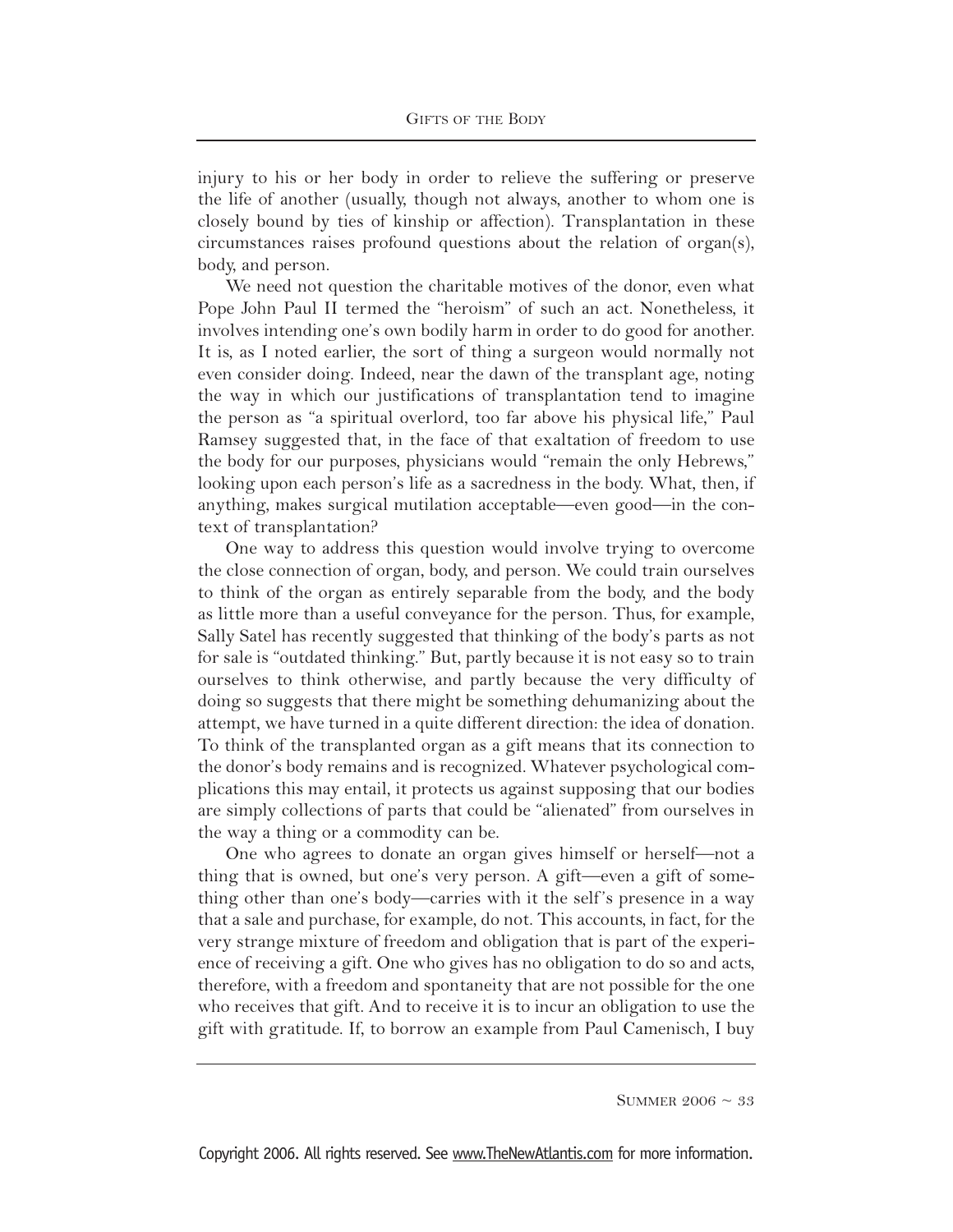from a retiring professor a rare edition of Kant's works, I have not failed in any obligation of gratitude to him if a year later I give those works to a paper recycling drive. But if, having invested himself in those writings over the years, he now makes a gift of them to me, I am constrained to receive and use the gift with gratitude; for it carries his presence in a way that a purchased commodity could not.

It misses something, therefore, to say, as Robert Veatch does, that the donation model "is built on the premise that one's body, in some important sense, belongs to one's self." That model of ownership will sever the person from the body, and, once this has been done, it will be a short step to pretending (the psychology of it will be trickier) that the "donated" organ, being utterly alienable, retains no connection of any sort to the self who has given it. We have been wise not to think of our bodies that way, and, instead, to turn to the concept of donation as a way of conceptualizing for ourselves what happens in organ procurement and transplantation. To think otherwise would lose the human and moral significance of our bodies as the place of personal presence.

To be sure, thinking in terms of donation gives rise to its own difficulties. "It is rare," as Jennifer Girod has put it, "that an individual or family can give a gift that costs others so much." Even with the supposed shortage of organs, we spend billions of dollars yearly on organ transplantation (and the follow-up expenses, even apart from complications). This "gift" costs us all in government payments, increased insurance premiums (or less insurance coverage for other medical services), and in less attention to preventive or chronic care medicine. Nonetheless, the language of gift or donation is the only way we have, while permitting transplantation to go forward, to continue to honor the sense in which a person is an embodied whole, and the sense in which a transplanted organ carries with it continued attachment to the one who gives not just an organ but himself or herself.

We might, of course, even while continuing to think in terms of donation, try to make the gift seem less sacrificial. Especially when the organ is transplanted into a loved one with whom the donor's own wellbeing is bound up, it might make some sense to characterize it is as less a mutilation than a fulfillment (at some higher, spiritual level) of the self. Just as an organ might be surgically removed if that was necessary for the health of one's body, so also perhaps the good of the body might be subordinated to the wellbeing of the person as a whole. Roman Catholic moral theology has sometimes used a "principle of totality" to refer to this moral and spiritual wholeness of the person.

 $34 \sim$  The New Atlantis